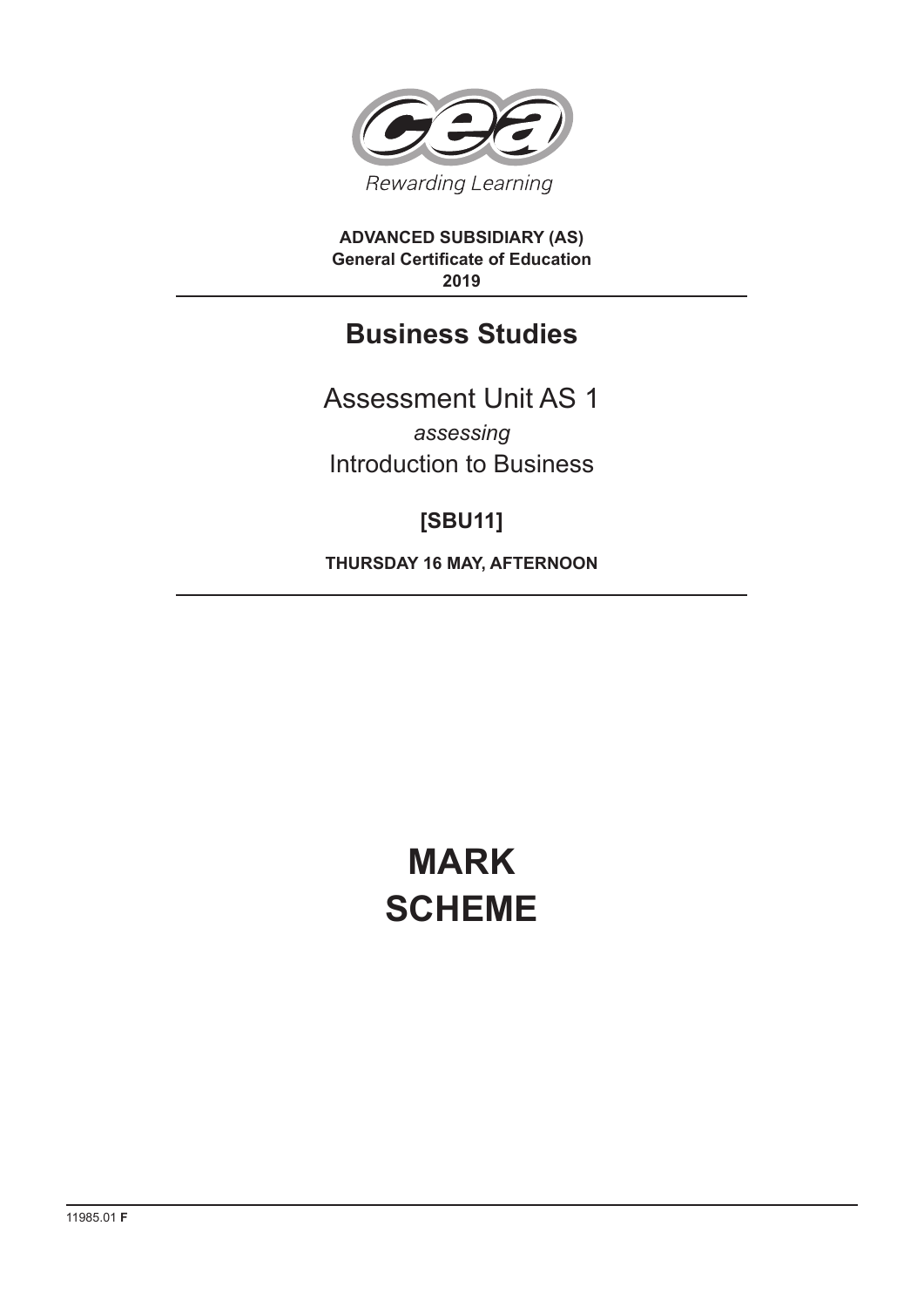# **General Marking Instructions**

#### *Introduction*

The main purpose of the mark scheme is to ensure that examinations are marked accurately, consistently and fairly. The mark scheme provides examiners with an indication of the nature and range of candidates' responses likely to be worthy of credit. It also sets out the criteria which they should apply in allocating marks to candidates' responses.

#### *Assessment objectives*

Below are the assessment objectives for GCE Business Studies.

Candidates should be able to:

- **AO1** Demonstrate knowledge of terms, concepts, theories, methods and models to show an understanding of how individuals and organisations are affected by and respond to business issues.
- **AO2** Apply knowledge and understanding to various business contexts to show how individuals and organisations are affected by and respond to issues.
- **AO3** Analyse issues within a business, showing an understanding of the impact on individuals and organisations of external and internal influences.
- **AO4** Evaluate quantitative and qualitative information to make informed judgements and propose evidence-based solutions to business issues.

#### *Quality of candidates' responses*

In marking the examination papers, examiners should be looking for a quality of response reflecting the level of maturity which may reasonably be expected of a 17 or 18-year-old which is the age at which the majority of candidates sit their GCE examinations.

#### *Flexibility in marking*

Mark schemes are not intended to be totally prescriptive. No mark scheme can cover all the responses which candidates may produce. In the event of unanticipated answers, examiners are expected to use their professional judgement to assess the validity of answers. If an answer is particularly problematic, then examiners should seek the guidance of the Supervising Examiner.

#### *Positive marking*

Examiners are encouraged to be positive in their marking, giving appropriate credit for what candidates know, understand and can do rather than penalising candidates for errors or omissions. Examiners should make use of the whole of the available mark range for any particular question and be prepared to award full marks for a response which is as good as might reasonably be expected of a 17 or 18-year-old GCE candidate.

#### *Awarding zero marks*

Marks should only be awarded for valid responses and no marks should be awarded for an answer which is completely incorrect or inappropriate.

#### *Marking Calculations*

In marking answers involving calculations, examiners should apply the 'own figure rule' so that candidates are not penalised more than once for a computational error. To avoid a candidate being penalised, marks can be awarded where correct conclusions or inferences are made from their incorrect calculations.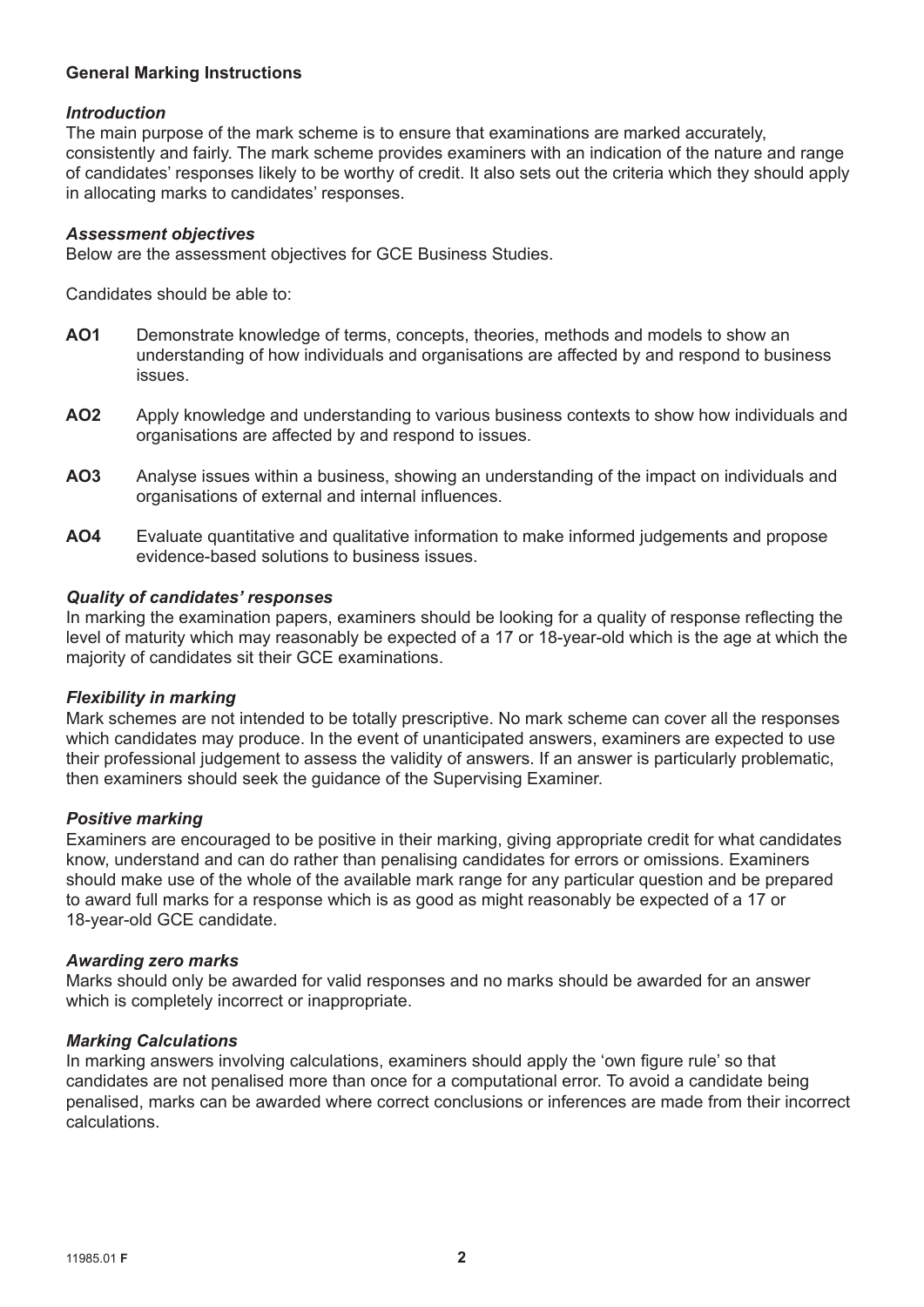# *Types of mark schemes*

Mark schemes for tasks or questions which require candidates to respond in extended written form are marked on the basis of levels of response which take account of the quality of written communication.

Other questions which require only short answers are marked on a point for point basis with marks awarded for each valid piece of information provided.

#### *Levels of response*

In deciding which level of response to award, examiners should look for the 'best fit' bearing in mind that weakness in one area may be compensated for by strength in another. In deciding which mark within a particular level to award to any response, examiners are expected to use their professional judgement.

The following guidance is provided to assist examiners.

- *Threshold performance:* Response which just merits inclusion in the level and should be awarded a mark at or near the bottom of the range.
- *Intermediate performance:* Response which clearly merits inclusion in the level and should be awarded a mark at or near the middle of the range.
- *High performance:* Response which fully satisfies the level description and should be awarded a mark at or near the top of the range.

#### *Quality of written communication*

Quality of written communication is taken into account in assessing candidates' responses to all tasks and questions that require them to respond in extended written form. These tasks and questions are marked on the basis of levels of response. The description for each level of response includes reference to the quality of written communication.

For conciseness, quality of written communication is distinguished within levels of response as follows:

Level 1: Quality of written communication is basic.

- Level 2: Quality of written communication is satisfactory.
- Level 3: Quality of written communication is good.
- Level 4: Quality of written communication is excellent.

In interpreting these level descriptions, examiners should refer to the more detailed guidance provided below:

**Level 1 (Basic):** The candidate makes only a basic selection and use of an appropriate form and style of writing. The organisation of material may lack clarity and coherence. There is little use of specialist vocabulary. Presentation, spelling, punctuation and grammar may be such that intended meaning is not clear.

**Level 2 (Satisfactory):** The candidate makes a satisfactory selection and use of an appropriate form and style of writing. Relevant material is organised with some degree of clarity and coherence. There is some use of appropriate specialist vocabulary. Presentation, spelling, punctuation and grammar are satisfactory enough to make meaning clear.

**Level 3 (Good):** The candidate makes a good selection and use of an appropriate form and style of writing. Relevant material is organised with good clarity and coherence. There is good use of appropriate specialist vocabulary. Presentation, spelling, punctuation and grammar are sufficiently competent to make meaning clear.

Level 4 (Excellent): The candidate successfully selects and uses the most appropriate form and style of writing. Relevant material is organised with a high degree of clarity and coherence. There is widespread and accurate use of appropriate specialist vocabulary. Presentation, spelling, punctuation and grammar are of a sufficiently high standard to make meaning very clear.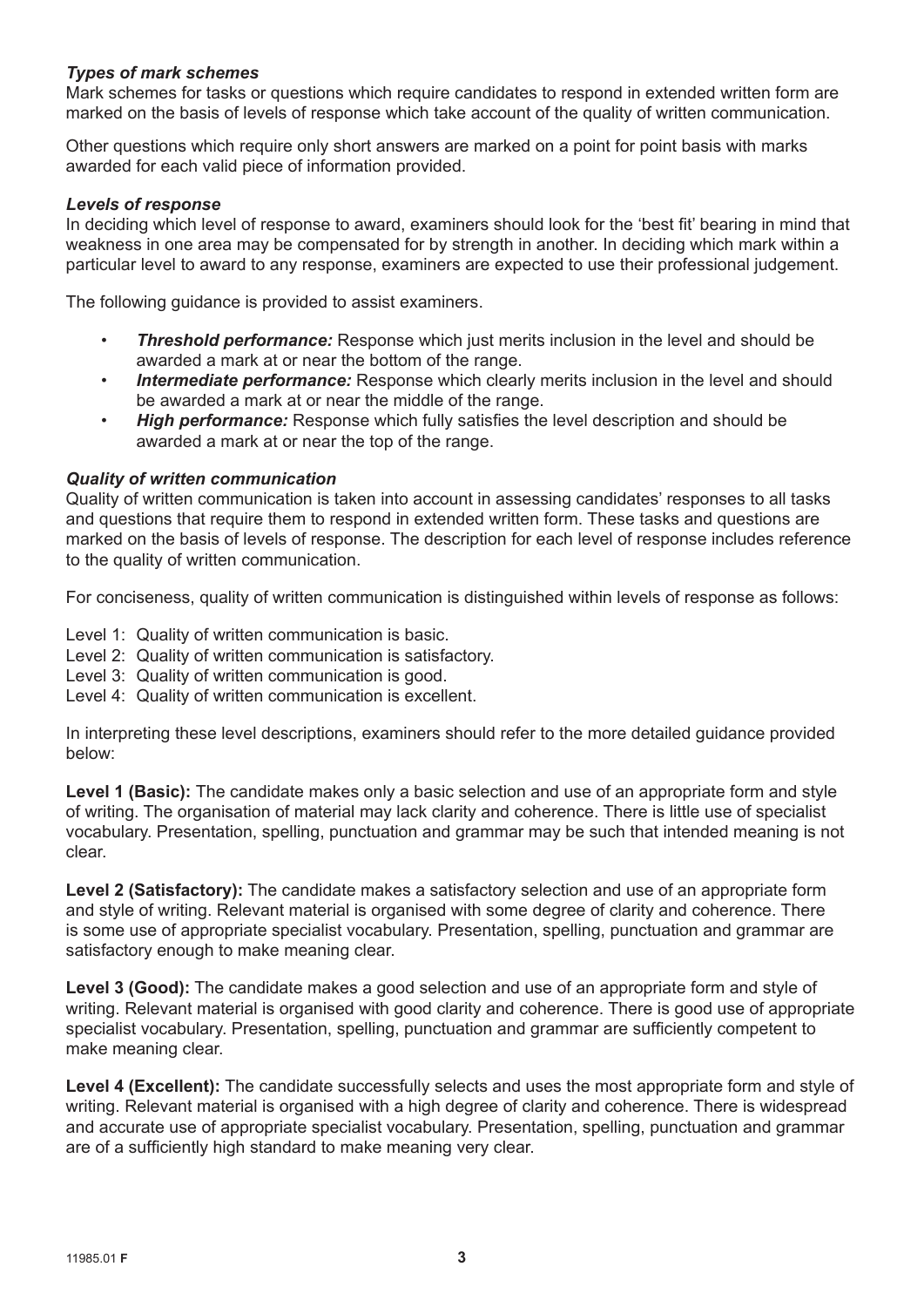## **1 (a)** Explain the term **quality** using an example from the case study. (AO1; AO2)

Quality includes ensuring the product is fit for purpose and is safe to use. will be reliable and last an appropriate time. Quality is concerned about the design of the product, the overall reliability of the product and ensuring that the product is properly checked while in the production stage.

#### **Application:**

 MJM Group must ensure that all their work is top quality. They must build, refurbish, refit and fit out all the yachts, and ships to the highest of quality. It has secured contracts through its renowned quality and world class delivery. flexibility, creativity and a continued focus on improvement in business processes.

 Cunard's Mary 2 ship is an example of the quality of its work, having been awarded a contract to refit parts of the ship's interior. MJM Group has successfully completed contracts across five continents. It has been awarded the following awards:

- UTV Business Eye Awards.
- Outstanding Business of the Year 2017, Belfast Telegraph Business Awards.
- Belfast Telegraph Northern Ireland Business Awards. MJM Group were highly commended in both Exporting Achievement and Entrepreneurial Team Award for Excellence.
- Awarded ISO 9001 Quality Management Systems.

#### **Marking:**

| Good, accurate knowledge and detailed explanation of the term |       |
|---------------------------------------------------------------|-------|
| quality.                                                      | $[2]$ |
| Basic knowledge and explanation of the term quality.          | $[1]$ |

- Good use of relevant source material to support detailed explanation of the term quality. [2]
- Limited use of relevant source material to support explanation of the term quality. [1]
- Answers not worthy of credit. The contract of the contract of the contract of the contract of the contract of the contract of the contract of the contract of the contract of the contract of the contract of the contract of
- [4] **(b)** Analyse two benefits of job production to MJM Group. (AO1; AO2; AO3)

Benefits of job production include:

- It can meet customer needs exactly, they can produce yachts and cruise ships to the exact requirements of customers.
- The quality of work that MJM group produce will be high. This means that the MJM group can charge a higher price for their cruise ships and yachts.
- It will be easier to motivate the 215 staff at MJM Group as they will feel a lot more pride in their work.
- There is flexibility to produce whatever is required.
- It is easier to add value due to the expertise put in by the employees.
- Little stock will be held. Expensive materials that goes into making cruise ships and yachts will not be stored in vast quantities.
- Job production also allows for greater flexibility meaning that MJM customers original marine plans can be adapted even after production has started.
- MGM require specialist labour for boat building which ultimately increases the average cost and price.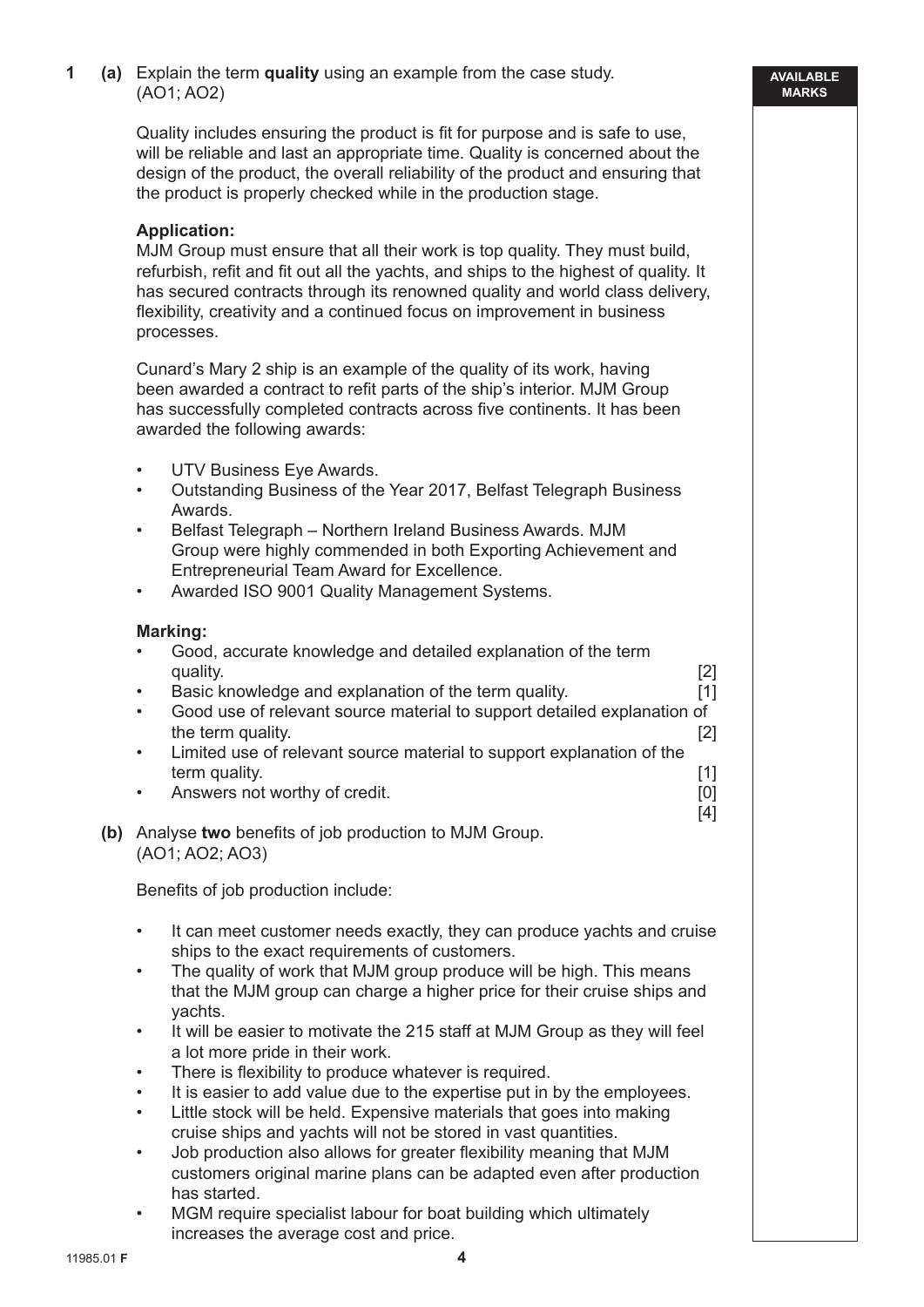Building a new yacht or cruise ship to the specification of its clients enables MJM Group to charge a premium price which increases total revenue for the firm.

#### **Marking:**

#### **Level 3 [7]–[8]**

An excellent response demonstrates:

- Well-focused and sound analysis of **two** benefits of job production to MJM Group.
- Comprehensive and relevant, accurate knowledge and understanding of two benefits of job production to MJM Group.
- Thorough and detailed use of relevant source material to analyse **two** benefits of job production to MJM Group.

#### **Level 2 [4]–[6]**

A good response demonstrates:

- Focused analysis of two benefits of job production to MJM Group.
- Good, accurate knowledge and understanding of up to two benefits of job production to MJM Group.
- Good use of relevant source material to analyse two benefits of job production to MJM Group.

#### **Level 1 [1]–[3]**

A basic response demonstrates:

- Basic analysis of benefits of job production to MJM Group.
- Basic knowledge and understanding of benefits of job production to MJM Group.
- Limited use of relevant source material to analyse the benefits of job production to MJM Group.

Answers not worthy of credit **[0]** marks. [8]

 **(c)** Analyse **three** key characteristics that Brian McConville possesses that have contributed to him being a successful entrepreneur. (AO1; AO2; AO3)

#### **Key characteristics:**

- Hard-working Brian McConville would have to have worked long hours since 1983.
- Competent Brian needs to know what he is doing in relation to making yachts and cruise ships.
- Reliable be able to produce the orders on time.
- Diligent to be able to be conscientious in his day-to-day work.
- Sees an opportunity/vision see the small company grow into a world leader.
- Creative and imaginative.
- Energy to work hard.
- Ability to work under pressure it is very stressful being an entrepreneur. It takes long hours and time away from the family.
- $\cdot$  Self-belief and confidence to be able to believe that his business is the best.
- Leadership skills be able to ensure that all 185 staff members work together as a team.
- Be able to take risks to risk his own money and his reputation.
- Each manager is required to have a can-do attitude, craftsman, innovative, reliable, possess customer service excellence, and be a team worker. Brian, himself, is a risk-taker and in 2016 he diversified his business and invested £30 million on purchasing Newry's Damolly Retail Park.
	- Organised.

**5**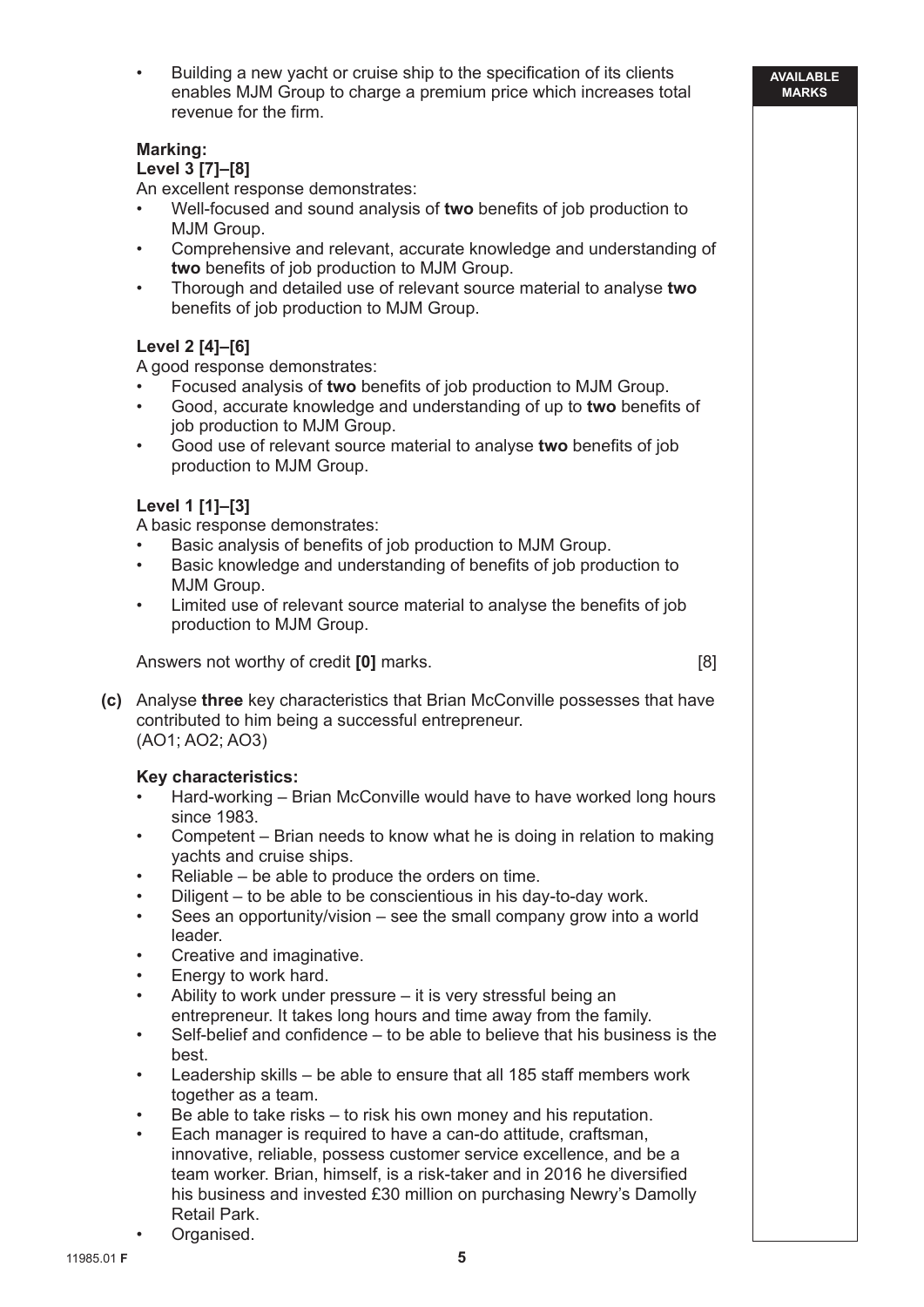# **Marking:**

## **Level 3 [8]–[10]**

An excellent response demonstrates:

- Well-focused and sound analysis of three characteristics of an entrepreneur.
- Comprehensive and relevant, accurate knowledge and understanding of all three characteristics of an entrepreneur.
- Thorough and detailed use of relevant source material to analyse all three characteristics of an entrepreneur.
- An excellent quality of written communication.

# **Level 2 [4]–[7]**

A good response demonstrates:

- Focused analysis of up to three characteristics of an entrepreneur.
- Good, accurate knowledge and understanding of up to three characteristics of an entrepreneur.
- Good use of relevant source material to analyse up to three characteristics of an entrepreneur.
- A good quality of written communication.

# **Level 1 [1]–[3]**

A basic response demonstrates:

- Basic analysis of the characteristics of an entrepreneur.
- Basic knowledge and understanding of the characteristics of an entrepreneur.
- Limited use of relevant source material to analyse one, two or three characteristics of an entrepreneur.
- A basic quality of written communication.

Answers not worthy of credit **[0]** marks. [10]

**AVAILABLE MARKS**

 The question requires an analysis of three characteristics an entrepreneur that Brian McConville might possess. Any additional characteristics discussed will not attract any marks.

 **(d)** Evaluate the issues to MJM Group of using interviews as a method of staff appraisal.

(AO1; AO2; AO3; AO4)

 Appraisals will help MJM Group acquire details about the qualities of each of their 215 employees and assess how the employees are performing on a 1-2-1 basis. Appraisals are also forums to agree job objectives motivating the employee. Appraisals are used to identify training needs for future promotions in line with MJM's succession plans.

- Allows for two-way communication
- MJM Group help its employees build its individual performance development plans which help its managers support its career aspirations based on its development areas and interests.
- MGM provide coaching and support to help train its future leaders ascertained via interviews.
- MJM Group believe in giving its employees the opportunities to progress in their career – discussed personally at interview.
- The tense interaction between supervisors and employees is likely to be heightened because of the close proximity interview situation, within which employees and supervisors often work in a small business setting.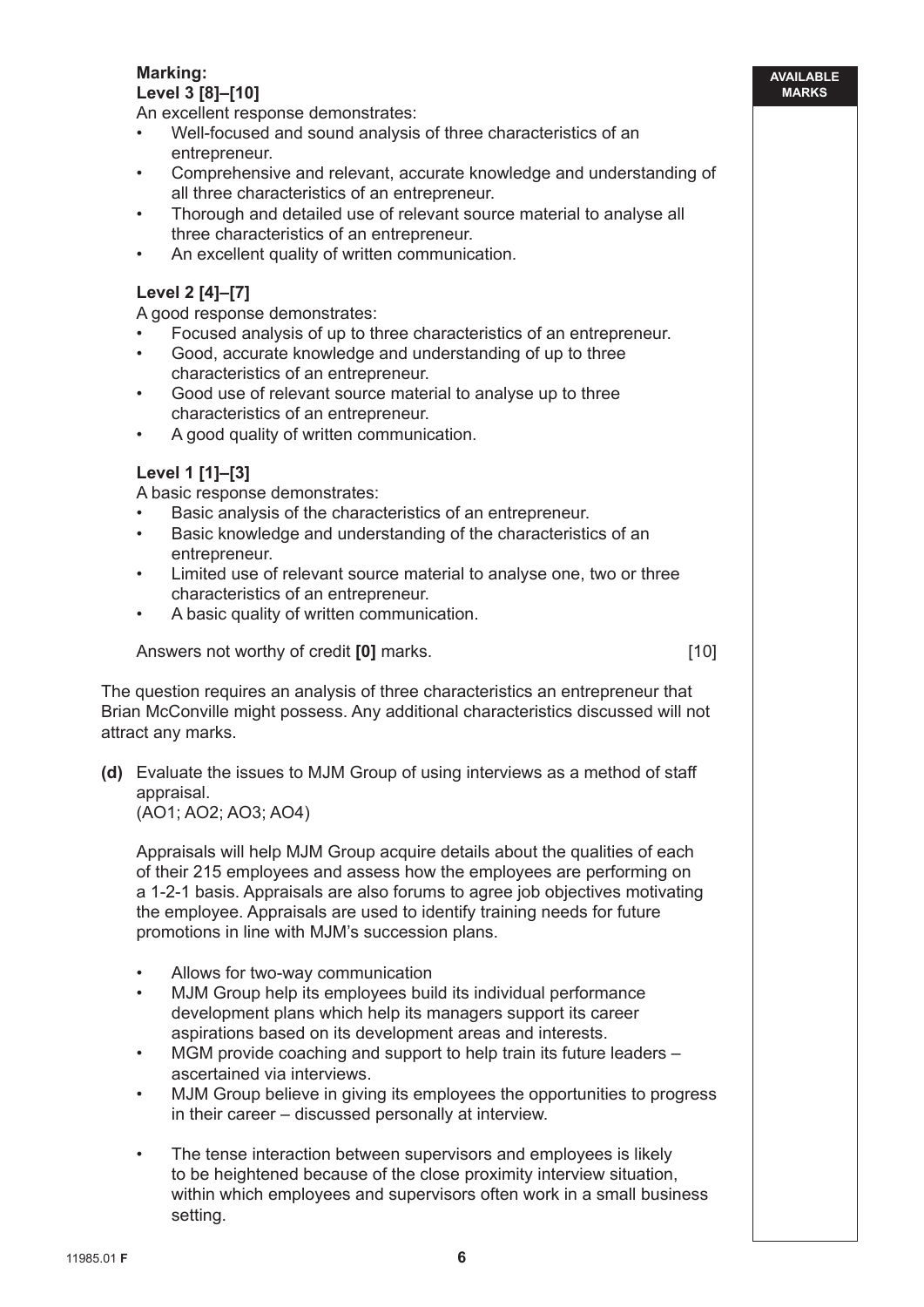- Intentional or unintentional biases can destroy the integrity of the interview-based performance-appraisal system. Biases occur when supervisors overlook poor employee performance during the early part of an evaluation period and focus solely on the most recent performance.
- Such performance appraisals don't always receive the priority they deserve. Employees must receive timely feedback to learn whether they're performing their job functions according to expectations – interviews are time-consuming.
	- Some people are not good at interviews.
	- Don't observe at actual workplace
	- Takes time to observe 130 employees
	- Downtime during interview
	- Interview is only carried out "annually".

Valid alternative answers accepted.

# **Marking:**

# **Level 4 [14]–[18]**

An excellent response demonstrates:

- Comprehensive and relevant, accurate knowledge and understanding, and detailed evaluation of using interviews at MJM Group as a method of staff appraisal.
- Highly appropriate, clear and logical judgement of using interviews at MJM Group as a method of staff appraisal.
- Thorough use of relevant source material to address using interviews at MJM Group as a method of staff appraisal.
- An excellent quality of written communication.

# **Level 3 [10]–[13]**

A good response demonstrates:

- Sound, good, accurate knowledge and understanding, and evaluation of using interviews at MJM Group as a method of staff appraisal.
- An appropriate, clear and logical judgement of using interviews at MJM Group as a method of staff appraisal.
- Good use of relevant source material to address using interviews at MJM Group as a method of staff appraisal.
- A good quality of written communication.

# **Level 2 [6]–[9]**

A satisfactory response demonstrates:

- Satisfactory knowledge and understanding and application of using interviews at MJM Group as a method of staff appraisal.
- Satisfactory analysis and reasoning of the key points of using interviews at MJM Group as a method of staff appraisal.
- Satisfactory evaluation of using interviews at MJM Group as a method of staff appraisal but lacks balance from linked analysis.
- A satisfactory quality of written communication.

# **Level 1 [1]–[5]**

A basic response demonstrates:

- Basic knowledge and understanding, with unfocused evaluation of using interviews at MJM Group as a method of staff appraisal.
- Basic or no judgement based on limited analysis of using interviews at MJM Group as a method of staff appraisal.
- Limited use of relevant source material on using interviews at MJM Group as a method of staff appraisal.
- A basic quality of written communication.

Answers not worthy of credit **[0]** marks. [18]

**AVAILABLE MARKS**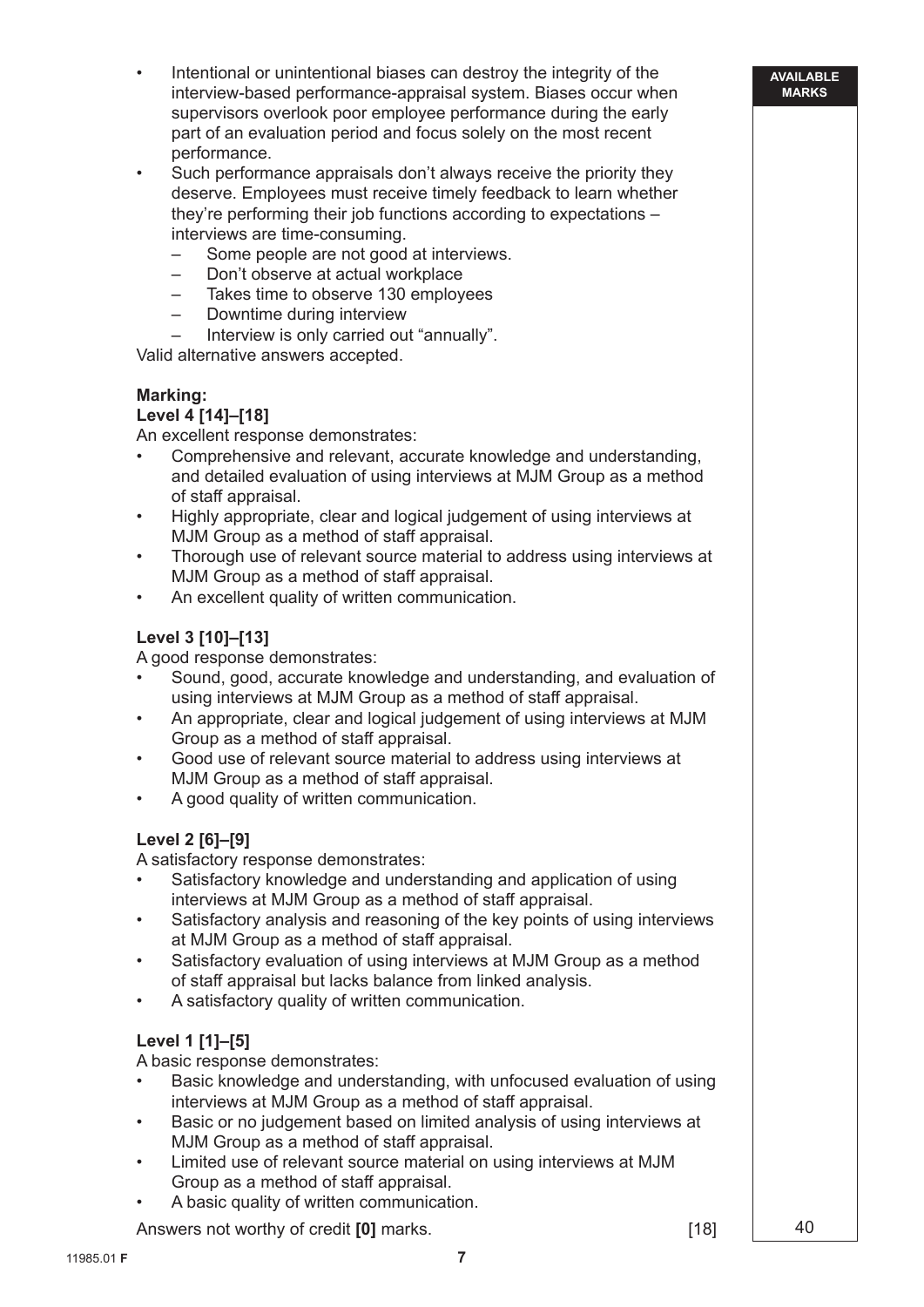| $\mathbf{2}$ | (a) Explain the term competitive advantage using an example from the case<br>study.<br>(AO1; AO2)                                                                                                                                                                                                                                                                                                                                                                                                                                                                                                                                                               | <b>AVAILABLE</b><br><b>MARKS</b> |
|--------------|-----------------------------------------------------------------------------------------------------------------------------------------------------------------------------------------------------------------------------------------------------------------------------------------------------------------------------------------------------------------------------------------------------------------------------------------------------------------------------------------------------------------------------------------------------------------------------------------------------------------------------------------------------------------|----------------------------------|
|              | Competitive advantage provides an edge over rivals and an ability to<br>generate greater value for a firm and its shareholders. It can be achieved<br>through either a cost advantage or through differentiation.                                                                                                                                                                                                                                                                                                                                                                                                                                               |                                  |
|              | They also offer a differentiation advantage by offering Sky Virtual Reality<br>App, SkyQ or Sky+HD.                                                                                                                                                                                                                                                                                                                                                                                                                                                                                                                                                             |                                  |
|              | Cost – Sky Plc wish to reduce cost by moving to an online-based support<br>system; or by using a service company called Firstsource.                                                                                                                                                                                                                                                                                                                                                                                                                                                                                                                            |                                  |
|              | <b>Marking:</b><br>Good, accurate knowledge and detailed explanation of the term<br>competitive advantage.<br>$[2]$<br>Basic knowledge and explanation of the term competitive advantage. [1]<br>$\bullet$<br>Good use of relevant source material to support detailed explanation<br>$\bullet$<br>of the term competitive advantage.<br>$[2]$<br>Limited use of relevant source material to support explanation of the<br>$\bullet$<br>term competitive advantage.<br>$[1]$<br>Answers not worthy of credit.<br>[0]<br>$\bullet$<br>$[4]$<br>(b) Analyse two reasons why Sky Plc would use Firstsource Limited to provide<br>its customer services operations. |                                  |
|              | (AO1; AO2; AO3)<br><b>Benefits:</b><br>Sky Plc does not have to worry about having a call centre for Sky<br>$\bullet$<br>Broadband, as it is outsourced to Firstsource.<br>Management at Sky Plc can concentrate on other aspects of the<br>$\bullet$<br>business such as retail sales.<br>It should reduce Sky PIc costs; they contract their customer service<br>$\bullet$<br>phone line out for an agreed fixed amount.<br>Firstsource will be experts at dealing with customer service issues over<br>$\bullet$<br>the phone.<br>Sky can cancel contract with Firstsource at any time.<br>$\bullet$<br>Risk-sharing<br>$\bullet$                            |                                  |
|              | <b>Marking:</b><br>Level 3 [7]-[8]<br>An excellent response demonstrates:<br>Well-focused and sound analysis of two reasons why Sky Plc would use<br>Firstsource to provide its customer services operations.<br>Comprehensive and relevant, accurate knowledge and understanding of<br>$\bullet$<br>two reasons why Sky Plc would use Firstsource to provide its customer<br>services operations.<br>Thorough and detailed use of relevant source material to analyse two<br>$\bullet$<br>reasons why Sky Plc would use Firstsource to provide its customer<br>services operations.                                                                            |                                  |
|              | Level 2 [4]-[6]<br>A good response demonstrates:<br>Focused analysis of up to two reasons why Sky Plc would use<br>Firstsource to provide its customer services operations.<br>Good, accurate knowledge and understanding of up to two reasons<br>$\bullet$<br>why Sky Plc would use Firstsource to provide its customer services<br>operations.                                                                                                                                                                                                                                                                                                                |                                  |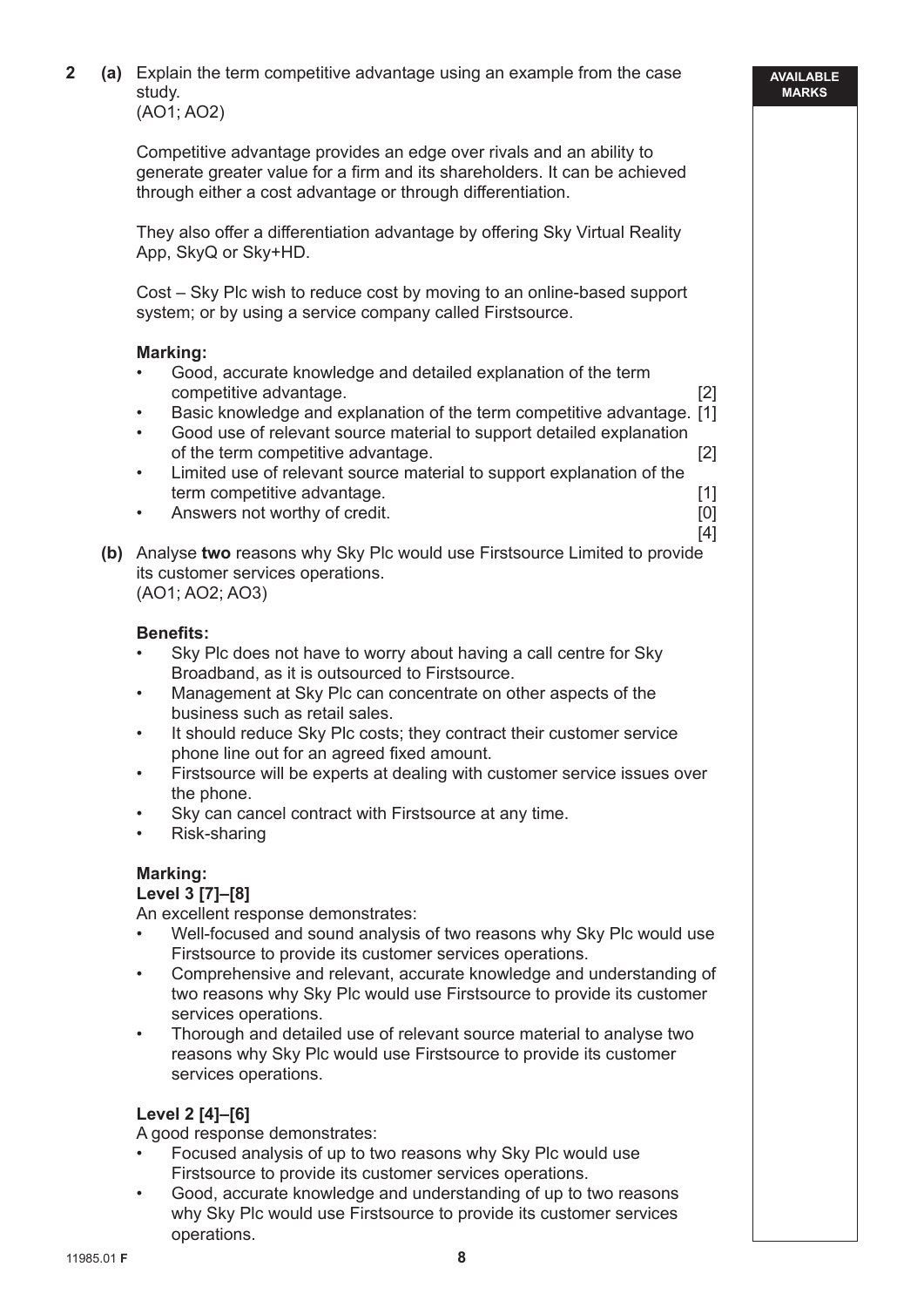• Good use of relevant source material to analyse up to two reasons why Sky Plc would use Firstsource to provide its customer services operations.

**AVAILABLE MARKS**

# **Level 1 [1]–[3]**

A basic response demonstrates:

- Basic analysis of the reasons why Sky Plc would use Firstsource to provide its customer services operations.
- Basic knowledge and understanding of the reasons why Sky Plc would use Firstsource to provide its customer services operations.
- Limited use of relevant source material to analyse one, two or three reasons why Sky Plc would use Firstsource to provide its customer services operations.

Answers not worthy of credit **[0]** marks. [8]

 The question requires an analysis of two reasons why Sky Plc would use Firstsource to provide its customer services operations. Any additional reasons discussed will not attract any marks.

**(c)** Analyse three benefits to Sky Plc of using monetary methods to motivate its staff.

(AO1; AO2; AO3)

# **Benefits:**

- Attracts a higher calibre of staff.
- Only have to pay if targets are met cost effective.
- Targets are set by Sky Plc and must be met on time by staff, for meeting individual performance targets.
- Less time spent on employee HR issues, since staff are motivated.
- Fringe benefits include a monthly bonus of approximately £200 per month, free Sky+ HD or Sky Q and broadband, pension contribution.
- Private healthcare contributions and free subscriptions aids staff retention.
- Financial salary of £35,000 attracts skilled staff to Sky Plc.
- Staff loyalty reduces absenteesim.

# **Marking:**

#### **Level 3 [8]–[10]**

An excellent response demonstrates:

- Well-focused and sound analysis of three benefits to Sky Plc of using monetary methods to motivate its staff.
- Comprehensive, relevant, accurate knowledge and understanding of three benefits to Sky Plc, of using monetary methods to motivate its staff.
- Thorough and detailed use of relevant source material to analyse three benefits to Sky Plc, of using monetary methods to motivate its staff.
- An excellent quality of written communication.

# **Level 2 [4]–[7]**

A good response demonstrates:

- Focused analysis of up to three benefits to Sky Plc of using monetary methods to motivate its staff.
- Good, accurate knowledge and understanding of up to three benefits to Sky Plc, of using monetary methods to motivate its staff.
- Good use of relevant source material to analyse up to three benefits to Sky Plc, of using monetary methods to motivate its staff.
- A good quality of written communication.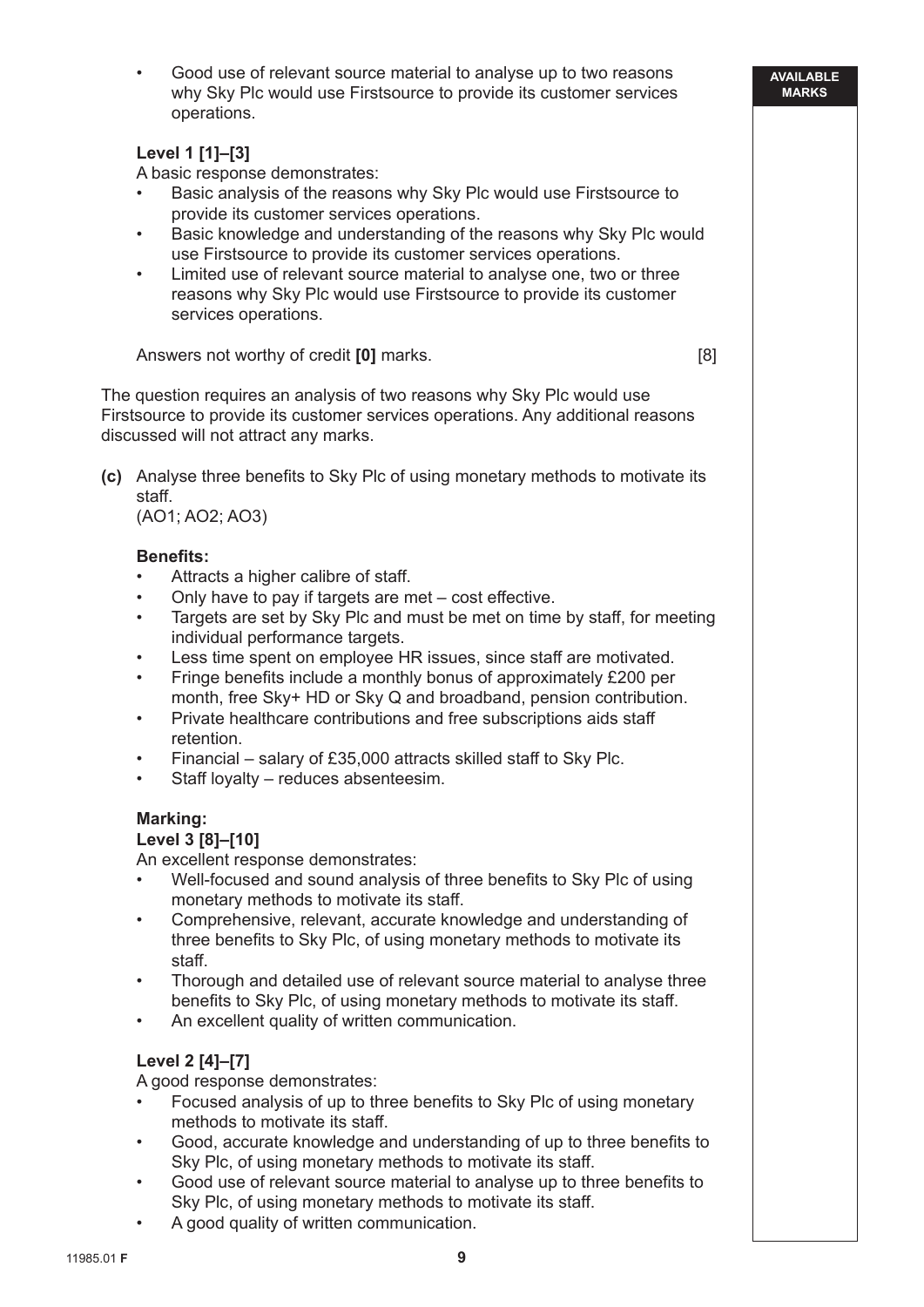# **Level 1 [1]–[3]**

A basic response demonstrates:

- Basic analysis of the appropriate benefits to Sky Plc of using monetary methods to motivate its staff.
- Basic knowledge and understanding of the appropriate benefits to Sky Plc, of using monetary methods to motivate its staff.
- Limited use of relevant source material to analyse the benefits to Sky Plc, of using monetary methods to motivate its staff.
- A basic quality of written communication.

Answers not worthy of credit **[0]** marks. **Example 20 [10] [10]** 

- **(d)** Evaluate the significance of Sky Plc trading as a public limited company to its management team. (AO1; AO2; AO3; AO4)
	- Larger the management team will benefit from economies of scale.
	- Limited liability the business has a separate legal identity increases shareholder confidence and attracts investors.
	- Easier to raise additional finance as a result of shares being sold on the stock market – growth of revenues reported to £12.9bn – focuses management attention on growth objective.
	- Greater scope for new investment into research and development.
	- Can gain a positive image for the business as being seen to be selling shares on the stock exchange – EPS/DPS reported annually, (e.g. 61.4p EPS; 10p DPS.) hence increases share value.
	- Suppliers tend to be more willing to give longer trade credit periods to public limited companies. They are seen as less of a risk by management.
	- Public Limited Companies must publish their financial information about their performance, e.g. EPS 61.4p; DPS 10p – management concerned about losing competitive advantage.
	- There is greater scrutiny of day-to-day activities.
	- There is a lot of administration associated with being a PLC time-consuming for management.
	- A risk of a hostile takeover, e.g. Fox requires management time/ resources, which may be scarce.
	- A public limited company have to answer to shareholders requiring management attention.

Valid alternative answers accepted.

# **Marking:**

# **Level 4 [14]–[18]**

An excellent response demonstrates:

- Comprehensive and relevant, accurate knowledge and understanding/ analysis and detailed evaluation of Sky trading as a public limited company, to its management team.
- Highly appropriate, clear and logical judgement of Sky trading as a public limited company, to its management team.
- Thorough use of relevant source material to address the issue of Sky trading as a public limited company, to its management team.
- An excellent quality of written communication.

# **Level 3 [10]–[13]**

A good response demonstrates:

• Sound, good, accurate knowledge and understanding, analysis and evaluation of Sky trading as a public limited company, to its management team.

**AVAILABLE MARKS**